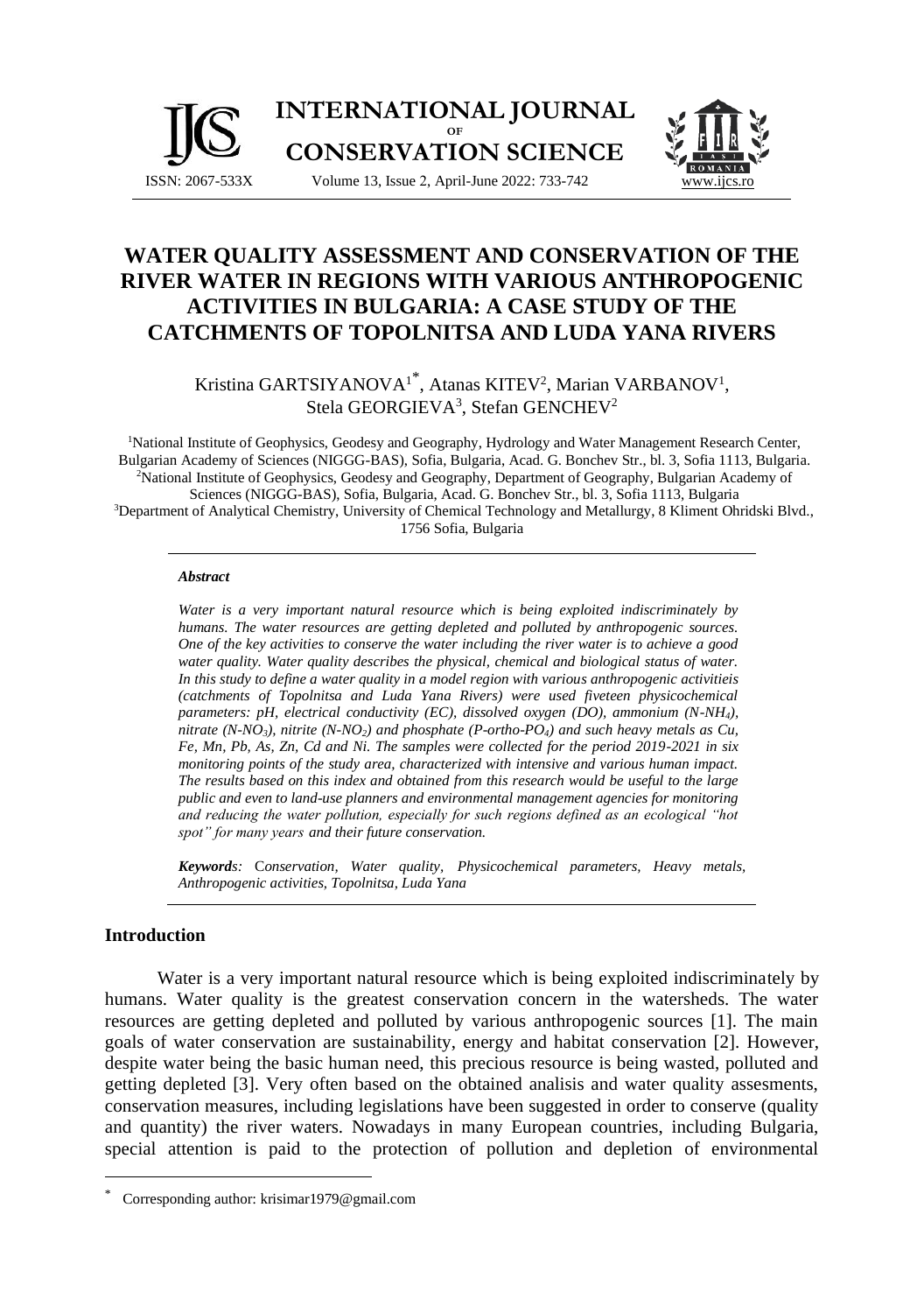components, including water resources. The availability of a sufficient quantity of fresh water of the required quality for certain purposes is essential both for the development of modern society and for the normal functioning of aquatic ecosystems.

Due to the transitional nature of the climate in Bulgaria and the diversity of the relief, the distribution of water resources throughout the country is not even. In addition, the minimum of both precipitation and runoff is during the summer months in most regions of the country, when water consumption is higher (for irrigation, cooling in production processes, etc.). Due to these circumstances, the conservation against pollution and the use of water resources is not only an environmental issue, but also an essential factor for sustainable economic growth, especially in conditions of water scarcity and increasing droughts. In our country, the quality of river waters is influenced by various industrial, communal and agricultural activities. In some parts of the river basin, a certain type of pollution is predominant, while in others the "polluters" act together. Like a number of river systems in our country, the Topolnitsa and Luda Yana rivers are also subject to intensive anthropogenic impact within their catchment areas. Due to the diverse and active anthropogenic pressure, the catchment area of the Topolnitsa river is defined as a "hot spot" Along the river are located 11 settlements, including 1 town (Koprivshtitsa) and 10 villages, and along the Luda Yana river there are 6 settlements, including 1 town and 5 villages. The river water is mainly used for irrigation and industrial water supply. Both rivers are left tributaries of the Maritsa river. The determination of the main physicochemical properties of surface waters in the two model river basins and the reason for their changes has a decisive contribution to clarifying a number of important issues related to environmental pollution.

The main aim of this study is to assess and analyze water quality by physico-chemical indicators in the catchment areas of the Topolnitsa and Luda Yana rivers for the period 2019- 2021 (Fig. 1).



**Fig. 1.** Map of the study area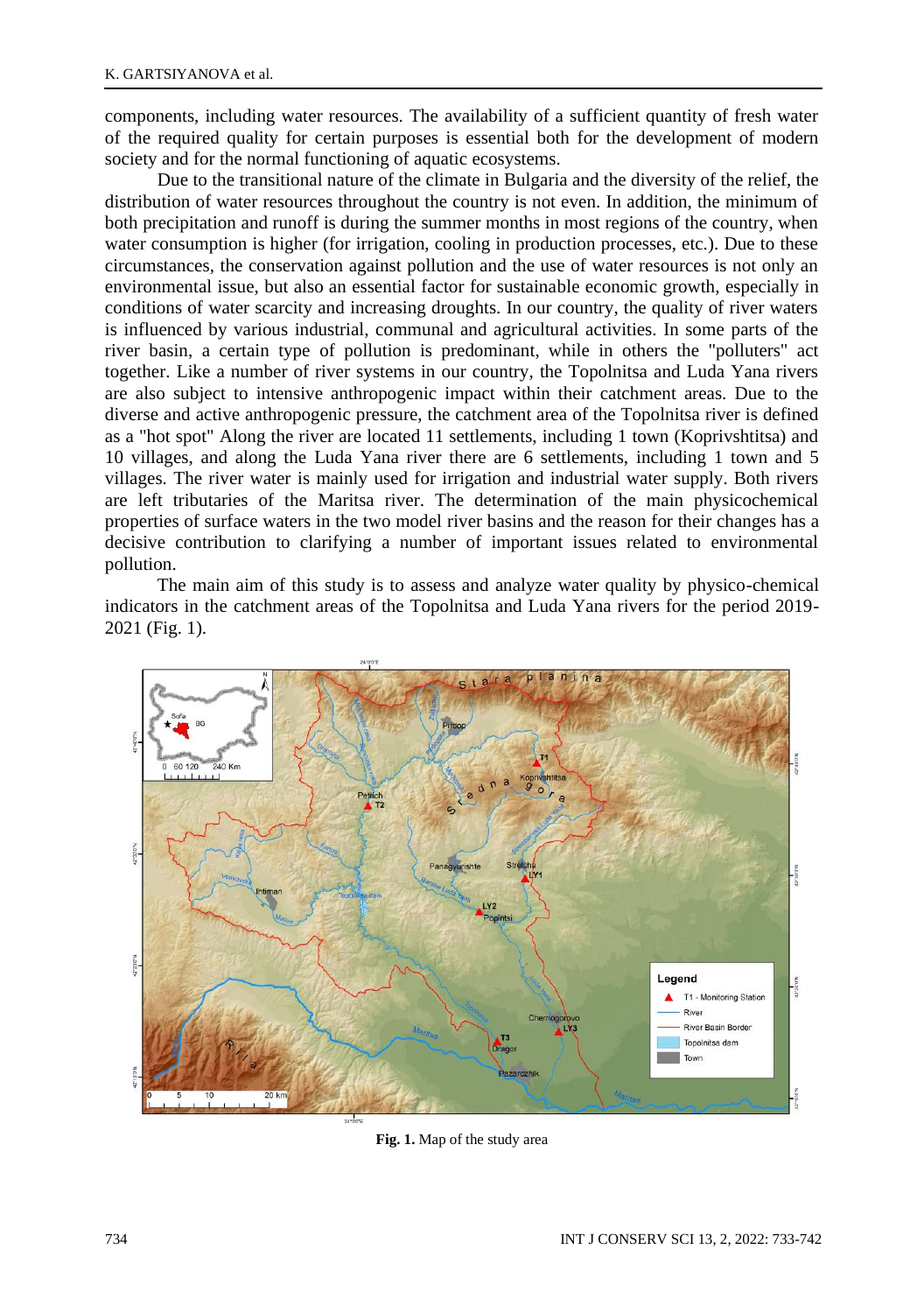In practice, the obtained results popularized in the current research are the final stage of a three-year study with clear practical applicability and in close connection with the requirements of the National Strategy for Research in the Republic of Bulgaria 2017-2030. The conclusions made regarding the spatio-temporal transformations of the physicochemical state of the Topolnitsa and Luda Yana rivers will help to increase the quantity and quality of fundamental research in the field of environmental protection, as well as raising the standard of living. The performed detailed analysis of the condition of surface waters in terms of their quality can serve as a good basis for making long-term management decisions for conservation and sustainable water management in the study area.

#### **Study Area**

The catchment areas of the Topolnitsa river and the Luda Yana River, which are the subject of research in this project, are within the boundaries of the Basin Directorate (DB) "East Aegean Region". Detailed information about the two river basins is presented in previous studies by the authors [4]. This article focuses on the physicochemical state of surface waters in selected points of river flows, the origin and nature of pollutants, the extent and degree of water pollution in the two model catchments, which are characterized by diverse and intense anthropogenic activity. The catchments of the studied rivers are subject to long-term anthropogenic pressure. Along the Topolnitsa river are some large enterprises that pose a potential risk to water and subsequently to the environment. Pollution from industry, agriculture, solid waste disposal and wastewater discharge from settlements increase the content of heavy metals, some anions (nitrates, nitrites, sulfites, etc.) and organic components. The deterioration of water quality as a result of the metallurgical plants, non-ferrous metal plants, mines and tailings ponds that have been operating for years is particularly significant. The end result of their production activity is pollution of river waters with heavy metals (copper, lead, zinc, etc.). Although the waters of the Topolnitsa river and the Topolnitsa dam have a complex application, the information on the degree of heavy metal pollution in the study area and the consequences of this is extremely limited.

These and other economic activities also determine the presence of pollutants that adversely affect many of the general physicochemical parameters and some priority substances and specific pollutants: pH, electrical conductivity, dissolved  $O_2$ , ammonium nitrogen (N-NH<sub>4</sub>), nitrite nitrogen (N-NO2), orthophosphates (P-PO4), total phosphorus, iron, manganese, copper, arsenic, zinc, cadmium, lead, nickel. It is important to note that not all industrial enterprises of the above-mentioned productions, even with established WWTPs, effectively treat their wastewater. Very often the WWTPs are not in good operating condition and do not work at full capacity. Accidental bursts of untreated industrial wastewater as a result of accidents are still allowed. On the other hand, another significant source of so-called diffuse pollution is agricultural land, which is widely treated with fertilizers and plant protection products. Rainwater and agro-ameliorative waters support their migration into soils, groundwater and surface water. The registered pollutants are according to the indicators - content of biogenic elements and some specific chemical pollutants. Livestock, as well as improper use and storage of animal manure are other sources of diffuse surface water pollution in the study area.

In the settlements without or with partially built sewerage network, the domestic, economic and industrial waters are collected in septic tanks or absorbent cesspools. These pits are usually not watertight and insulated and wastewater seeps and contaminates water sources most often with organic and biogenic elements.

Taking into account the fact that the two model river basins, especially the one on the Topolnitsa river, collect all polluted wastewater from industrial enterprises and settlements, it is imperative to apply an integrated approach, taking into account the economic, social and environmental aspects of society. In order to protect water in terms of its quality, it is crucial to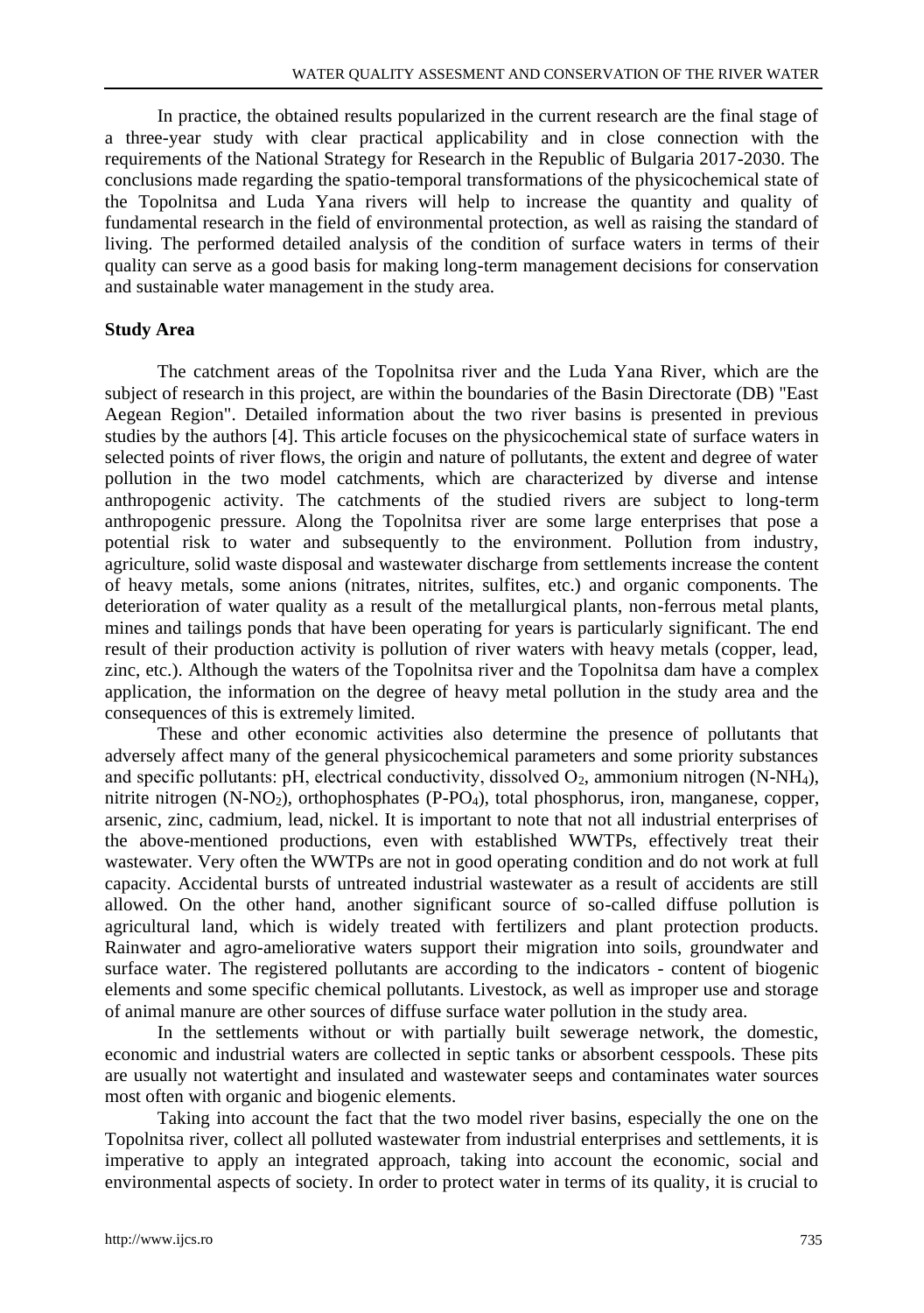introduce programs and measures for sustainable management and use of water resources, including the promotion of scientific and applied research for efficient production, recycling and reduction of waste through its conversion into raw materials [5, 6].

### **Methods and Materials**

### *Sampling and sample location*

Samples were collected once time every month during March 2019 and July 2021. Sampling was performed according to the accepted rules for surface water sampling. Polyethylene bottles with a capacity of 500 ml were pre-washed with non-ionic detergents, rinsed in tap water, in 1:1 hydrochloric acid, and finally with deionized water were used to store the samples. Immediately after collection, the samples were analyzed for cited above parameters: pH, nitrates (NO<sub>3</sub><sup>-</sup>), nitrites (NO<sub>2</sub><sup>-</sup>), phosphates (PO<sub>4</sub><sup>3-</sup>), as well metals as Fe, As, Mn, Pb, Cd, Cu, Zn and Ni.

The main sampling points were identified as hubs for the Topolnitsa and Luda Yana rivers (Table 1) with possible accumulations of pollutants and are as follows: Topolnitsa river: T1 (Topolnitsa river after Koprivshtitsa), T2 (Topolnitsa river near the village of Petrich), T3 (Topolnitsa river near the village of Dragor - confluence with Maritsa), Luda Yana river: LY1 (Luda Yana river under Strelcha), LY2 (Panagyurska Luda Yana river, near Popintsi), LY3 (Luda Yana river near the village of Chernogorovo).

| <b>Sampling</b><br>stations | Location                                                            |
|-----------------------------|---------------------------------------------------------------------|
| T1                          | GPS: N 42 38 49, E 24 21 18                                         |
|                             | (Topolnitsa river after Koprivshtitsa)                              |
| T <sub>2</sub>              | GPS: N 42 35 58, E 24 00 40                                         |
|                             | (Topolnitsa river near the village of Petrich)                      |
| T <sub>3</sub>              | GPS: $N$ 42 15 36, E 24 18 54 (Topolnitsa river near the village of |
|                             | Dragor)                                                             |
| LY1                         | GPS: N42 29 53, E 24 19 30 (Luda Yana river under Strelcha)         |
| LY2                         | GPS: N 42 29 33, E 24 11 16 (Panagyurska Luda Yana river, near      |
|                             | Popintsi)                                                           |
| LY3                         | GPS: N42 16 13, E 24 23 31 (Luda Yana river near the village of     |
|                             | Chernogorovo)                                                       |

**Table 1.** The sampling stations of Topolnitsa and Luda Yana basins, Bulgaria

### *Regulations*

In order to assess the quality of river water and in relation with the anthropogenic effects, natural state and future uses, the best way of preventing pollution is to capture pollutants before they are able to reach the watercourse. The evaluation of the quality of water bodies, including the surface water in rivers, is of fundamental importance to the study and use of river water.

In accordance with the requirements of the EU Water Framework Directive and the implementation of the Water Act in the country, a significant number of bylaws are being developed and adopted - ordinances, orders, regulations etc. [7, 8]. In this sense, the water quality in the studied catchments according to selected physicochemical indicators is based on Ordinance N-4 on surface water characterization of 2012 and Ordinance on environmental quality standards for priority substances and some other pollutants of 2010 (Ordinance EQSPSSOP 2010) [9, 10].

## *Methods for determination of metals, pH, electrical conductivity (EC), dissolved oxygen (DO), NO<sup>3</sup> - , NO<sup>2</sup> - , PO<sup>4</sup> 3- and ammonium (N-NH4) in samples*

Standard ICP-OES method (Inductively Coupled Plasma Optical Emission Spectroscopy, method: ISO 011885) by properly calibrating the equipment with a multi element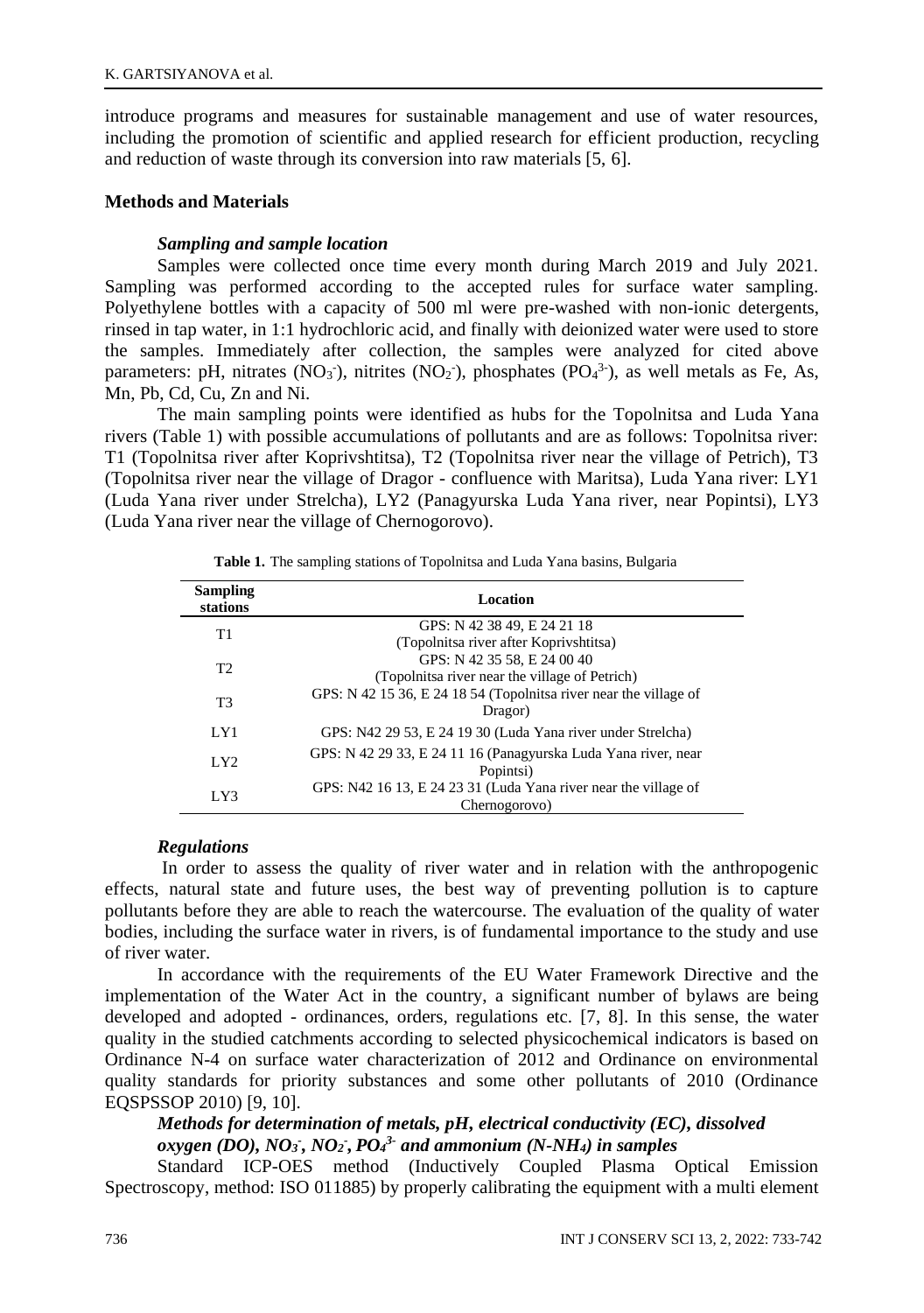standard solution ('Ultra scientific', Lot: P00332) containing 24 elements in 5% HNO<sub>3</sub> (Al, Ba, Bе, Bi, B, Cd, Ca, Cr, Co, Cu, Ga, Fe, Pb, Li, Mg, Mn, Ni, K, Se, Na, Sr, Te, Tl and Zn) at concentration 100  $\pm$ 5 mg·L-1 of each element (for arsenic As standard solution (As in 5 %) HNO<sub>3</sub>)  $1000 \pm 3$  mg·L-1 (VHG Labs, Lot: 112-0017)) was used. The ICP-OES spectrometer (Prodigy High Dispersion ICP-OES, Teledyne Leeman Labs, USA equipped) was working at the following parameters: a dual view torch, cyclonic spray chamber, and concentric nebulizer with follow conditions: coolant gas  $18L·min<sup>-1</sup>$ , auxiliary gas 0.5L·min<sup>-1</sup>, nebulizer gas 34 psi, RF power 1.2kW, pump rate 1.2mL·min<sup>-1</sup>, sample uptake time 30s, integration time 40s. High purity Ar 99.999% was used to sustain plasma and as a carrier gas.

The pH of water was measured at room temperature (25°C) with digital Janway pH meter  $(\pm 0.01)$  immediately after sample collection. A CDM92 conductivity meter was used to measure the conductivity values of samples.

The equipment used to measure the energy absorbed and registered of absorption spectra for all analytes was a double-beam UV-Vis "Varian-Cary" with 1cm path length synthetic quartz glass cells spectrophotometer. The nitrates were determined by spectrophotometric method, ISO 7890-3 using sulfosalicylic acid [11].

The method is based on measuring the signal of a yellow solution of a compound obtained by reacting nitrates with sulfosalicylic acid (formed by adding sodium salicylate and sulfuric acid to the sample) after treatment with a base. The ethylenediamino tetraacetic acid disodium salt (Na2EDTA) is added to the solution at the same time as the base is added to prevent the precipitation of the calcium and magnesium salts. The interfering effect of nitrites is removed by the addition of NaN3. Standard solutions with nitrate ion concentration in the range 0.003 - 0.013mg/L were used to calibrate the analytical function using an external standard calibration method. The spectrophotometric method [12] using the formation of a reddishpurple azo dyes (pH = 2.0) by coupling diazotized sulfanilamide with N-(1-naphthyl)ethylenediamine dihydrochloride was used for nitrite ions determination [13]. Winkler titrimetric method (a standard procedure, EN 25813:1993 and ISO 5813:1983) was used for the determination of dissolved oxygen (DO) in the analyzed water samples and the ammonium molybdate spectrometric method (ISO 6878) for determination of phosphates content [14].

### *Methods for assessment and analysis of water quality*

A water quality index is a means to summarize large amounts of water quality data into simple terms (e.g. good) for reporting to management and the public in a consistent manner. WQI is a set of standards used to measure changes in water quality in a particular river reach over time and make comparisons from different reaches of a river. A WQI also allows for comparisons to be made between different rivers. This index allows for a general analysis of water quality on many levels that affect a stream's ability to host life [15]. Water quality index can be evaluated on the basis of various physical, chemical and bacteriological parameters. Numerous water quality indices have been formulated all over the world which can easily judge out the overall water quality within a particular area promptly and efficiently [16].

To calculate the river water quality, the CCME Water Quality Index (WQI) was applied to obtain an integrated complex assessment. This index is widely used in hydroecological practice and gives representative results [17]. The CCME index was chosen because of its ease of application and the flexibility provided in the choice of water quality parameters. The CCME WQI is not designed to replace the detailed analysis of variables, but rather as a tool for reporting the overall state of water in terms of its quality, while the intermediate results of the index used offer information on leading pollutants, the degree and the intensity of pollution and how it spreads over time and space. Once the CCME WQI value is determined, water quality is classified by referring to one of the following categories according to the value of WQI - Excelent 95 - 100, Good 80 - 94, Fair 65 - 79, Marginal 45 - 64, Poor 0 - 44. The article reveals how these wide variations in different parameters can be reduced to a single number through applying a CCME WQI method.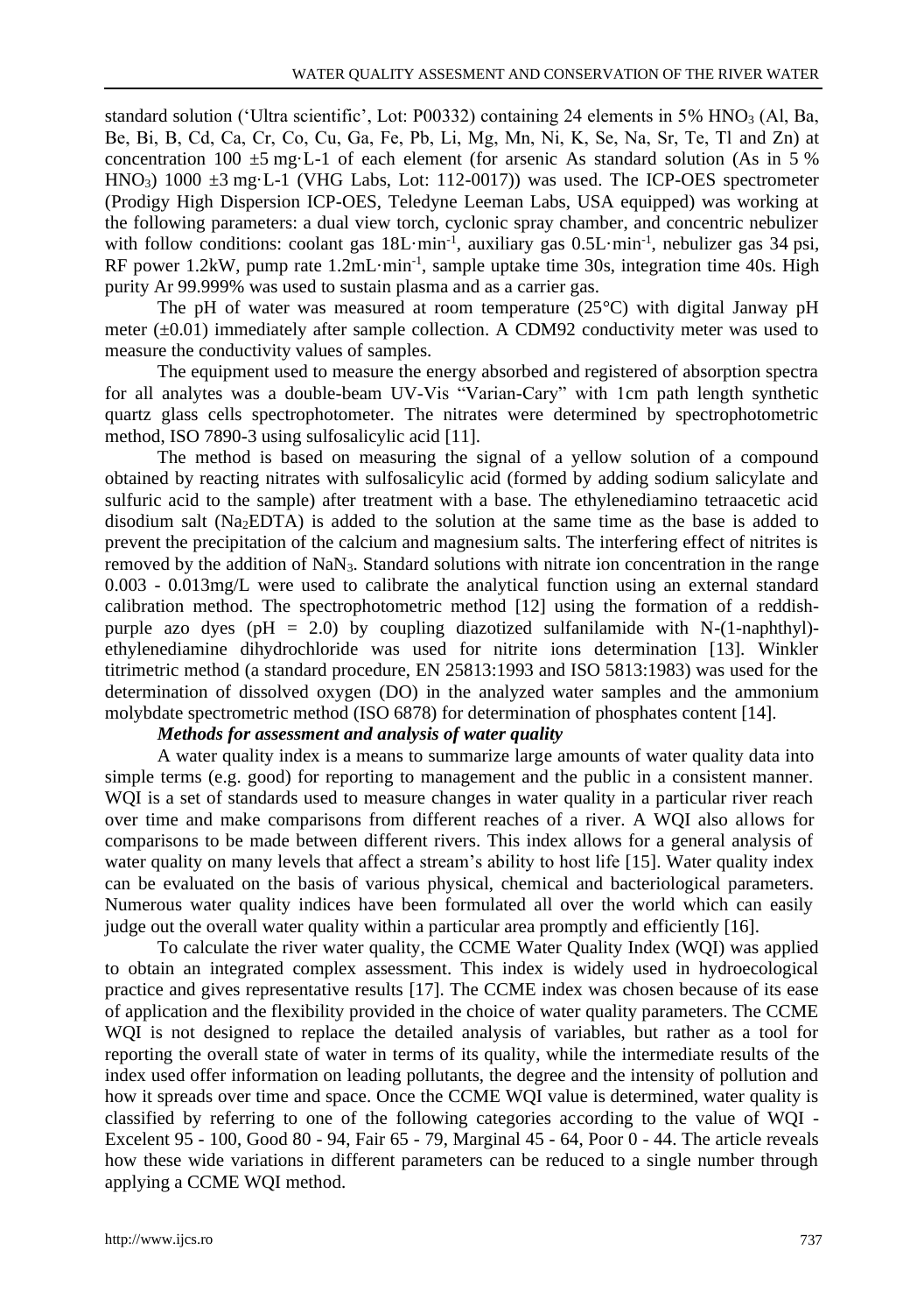### **Results and discussion**

According to the criteria and norms for "good" physicochemical condition set in Ordinance № N-4 for characterization of surface waters, the upper course of the Topolnitsa river (river waters at the point after Koprivshtitsa) in 2019 do not meet the requirements, the waters are defined as heavily polluted, almost always threatened or deteriorated by the anthropogenic activity. In 2020 and 2021 the river in this section improves its condition and falls into the category of "good". The water quality is in their natural status by registering isolated cases of anthropogenic load and pollution (Fig. 2).

The deterioration is mainly due to the "poor" values of dissolved oxygen, nitrate and nitrite nitrogen  $(N-NO<sub>3</sub>$  and  $N-NO<sub>2</sub>)$  and orthophosphates (P-PO<sub>4</sub>), which generally indicates organic pollution. Exceedances of the registered values are most often up to 10 times, with the exception of the established values for the orthophosphate indicator, when on 29.10. and on 17.12.2019 the extreme values of 10.10 and 2.90mg/L were reported, respectively. Deviations from the permissible norms are over 25 times. The reasons for the detected pollution can be found in the still non-functioning WWTP regardless of its started construction under the settlement. There are several livestock complexes in the town, which are possible diffuse source of water pollution. The intermediate results of the applied water quality index show deviations of up to 10 times from the standards for Fe, Cd and Cu indicators.



**Fig. 2.** Values of WQI for Topolnitsa river

The waters of the Topolnitsa river in the middle course at the point near the village of Petrich are defined as highly polluted, almost constantly subjected to intense anthropogenic stress. WQI values do not even reach the upper limit (44) of the "poor" water quality category (Fig. 2). As a result of the calculations, it was found that almost all analyzed physicochemical parameters (dissolved oxygen, pH, electrical conductivity, ammonium nitrogen (N-NH4), nitrates  $(N-NO<sub>3</sub>)$ , nitrites  $(N-NO<sub>2</sub>)$  total P and orthophosphates  $(P-PO<sub>4</sub>)$  for quality show exceeding up to 10 times the norms in the study period. Exceptions are dissolved oxygen and pH indicators for which single cases of non-compliance up to 10 times above the reference values are found. The constant "jumps" from the permissible content of the orthophosphate's indicator (P-PO4), are indicative, and on 30.10 and 18.12.2019 values exceeding the norms over 25 times were registered - respectively 3.12 and 3.22mg/L. The values of heavy metals - iron (Fe), cadmium (Cd) and manganese (Mn) are most often characterized by ten times exceeding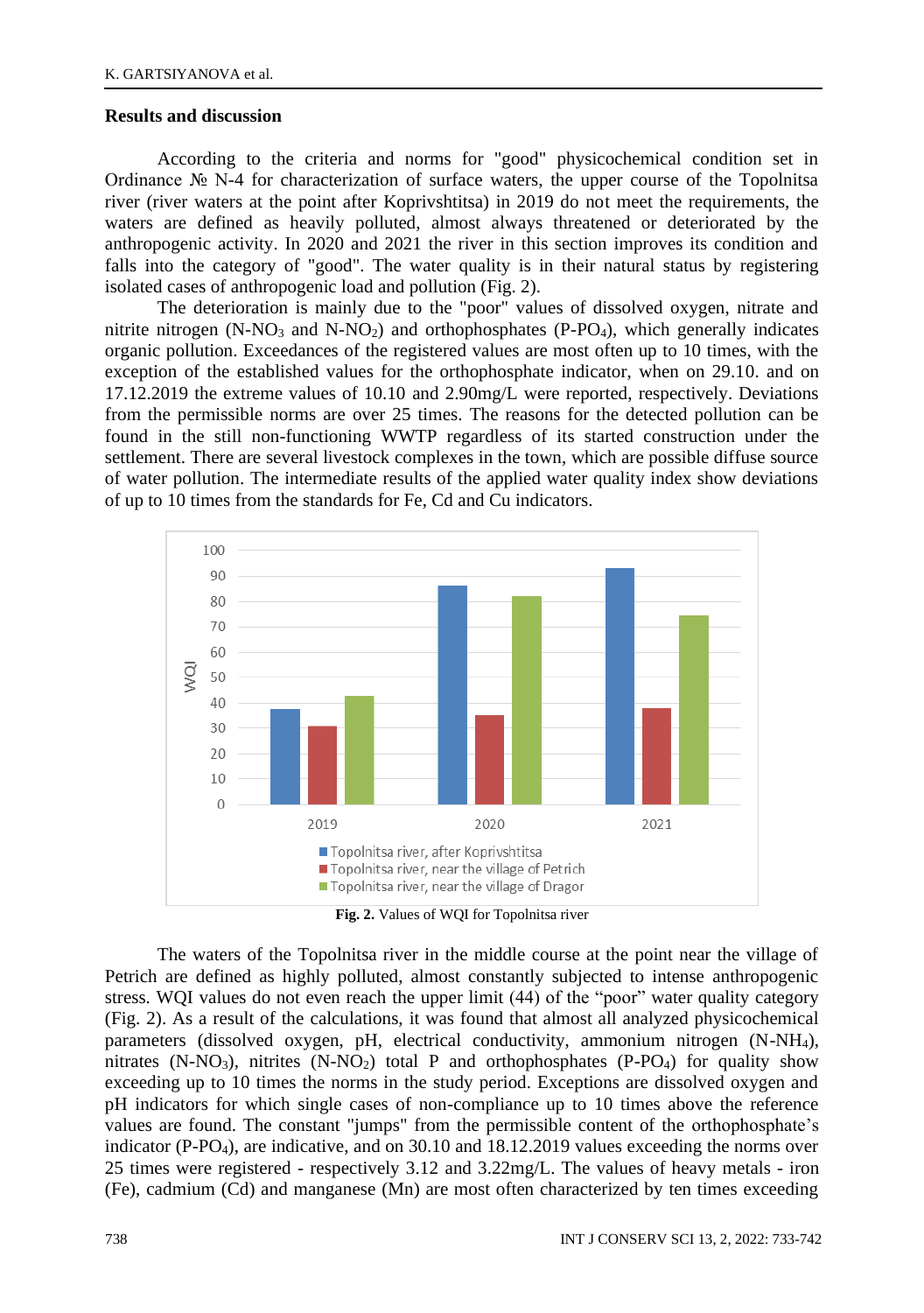the standards, with the exception of the established values of copper (Cu), which exceed the set standards most often above 25 times. For example, only on March 19, 2019, the content of copper (Cu) exceeds the permissible concentration 10 times. In all other sampling deviations from the standards were found more than 25 times, and the highest value - 679µg/L was registered on 21.10.2020.

The applied water quality index (WQI) in the study period places the Topolnitsa river at the point near the village of Dragor, before the estuary in three different categories. In 2019, WQI has a value of 42.5, which speaks of highly polluted waters exposed to active anthropogenic impact. The calculated values of the index for 2020 and 2021 are respectively 81.9 and 74.4. These meanings categorize river waters into two relatively more favorable categories - "good" and "fair". This means that the water quality is in their natural status by registering isolated cases of anthropogenic load and pollution for the first category and the water quality is usually protected, but a number of cases of anthropogenic pressure have been registered for the second categocy and the waters are defined as slightly polluted (Fig. 2). The performed component-by-component analysis of the physicochemical state of the waters shows that in this part of the valley, as a whole the values of the indicators meet the normative requirements. The only thing that is impressive is the pollution according to the indicator nitrates (N-NO3), the values of which exceed the norms up to 10 times during the whole studied period, and on 09.07.2019 a maximum value of 8.40mg/L was registered. Isolated cases of "bounce" (up to 10 and between 10 and 25 times) of the criteria for "good" status of river waters are determined by the indicator's orthophosphates (P-PO4) and total P. The values of heavy metals iron (Fe), manganese (Mn), cadmium (Cd) and copper (Cu) are most often characterized by ten times the standards, but in some cases the values of copper (Cu) exceed the set norms between 10 and 25 times (March 18, 2019, December 17, 2019, respectively 151 and 185µg/L).

The results obtained for WQI on the waters of the Strelchenska Luda Yana rivers at the point after Strelcha indicate a deteriorating condition. At the beginning of the period the calculated value of the index is 30.7 (2019), subsequently WQI reaches 66.2 (2020) and at the end of the study period is 42.5 (2021) (Fig. 3).



**Fig. 3.** Values of WQI for Luda Yana river

In 2019 and 2021 the condition of the river in this section is defined as almost always threatened or deteriorated by the anthropogenic activity, the water is heavily polluted. In 2020 the water quality is usually protected, but a number of cases of anthropogenic pressure have been registered. The water quality is defined in the "fair" category. According to the research, it is established that the requirements of Ordinance N-4/2012 for achieving "good" status of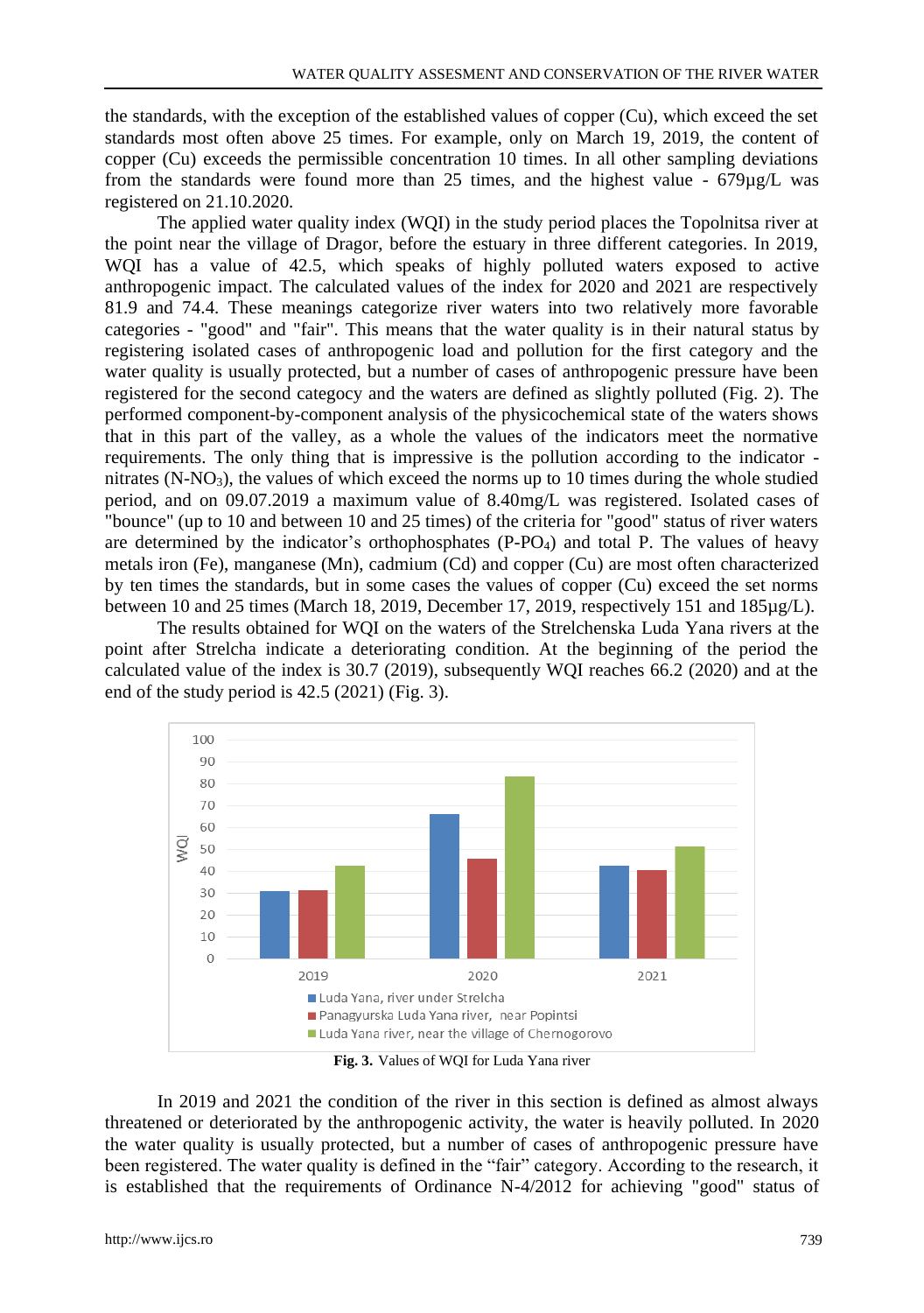surface waters are not met mainly on the indicators of nitrates  $(N-NO<sub>3</sub>)$ , dissolved oxygen, orthophosphates  $(P-PO<sub>4</sub>)$  and total P. The most significant are the exceedances (up to 10 times and over 25 times) of the reference values for the indicators - orthophosphates (P-PO4) and total P. Their maximum values were registered on October 29, 2019 (25mg/L) and on May 28, 2019 (2.61 mg/l). The analysis unequivocally shows that the river waters after the town are under significant anthropogenic pressure, which is mainly expressed in the discharge of domestic and fecal waters. The functions of Strelcha as a resort center leads to an increase in the discharge of insufficiently treated communal waters. During the field observations, a specific smell of sewage is registered.

The obtained results show that throughout the whole period the heavy metals iron (Fe), manganese (Mn), cadmium (Cd) and copper (Cu) are in concentrations exceeding the permissible ones up to 10 times.

The WQI values calculated for the Panagyurska Luda Yana river near the village of Popintsi the river flow in this section in the categories "marginal" and "poor". Thus, the waters do not meet the criteria for "good" status during the study period. WQI indicates сontaminated or heavily polluted water significantly or almost always threatened or deteriorated due to the anthropogenic impact. The values obtained for 2019, 2020 and 2021 are respectively 31.3, 45.5 and 40.5 (Fig. 3). According to the differentiated analysis of the quality indicators, the main discrepancies from the reference values are the indicators pH, total P, nitrites (N-NO3) and ammonium nitrogen (N-NH4). The largest exceedances (usually over 25 times) of the regulatory requirements are for nitrite values (N-NO3). Regarding the concentration of heavy metals, the high content of iron (Fe), cadmium (Cd) and copper (Cu) is usually accepted, the values of which from almost all samples do not meet the quality standards (10 above them). Although insignificant, there is an improvement in this section of the river in terms of manganese (Mn) content.

Downstream, the surface waters of the Luda Yana river at the point near the village of Chernogorovo are in the categories of "poor", "good" and "marginal" quality status according to the norms for "good" status, regulated in Ordinance N-4/2012. The values of the WQI applications for 2019, 2020 and 2021 are respectively 42.4, 83.3 and 51.3 (Fig. 3).

There is a slight improvement in the condition of the river according to the studied physicochemical indicators, which is explained by the more liberal norms of the respective indicators for the plain type of rivers and the possibilities for self-purification of the river. The main pollution, similar to the river sections analyzed above, remains with heavy metals - iron (Fe), manganese (Mn), cadmium (Cd) and copper (Cu). Values exceeding the standards (up to 10 times and between 10 and 25 times) for the amount of copper (Cu) are relatively constant the only registered value exceeding the quality standard more than 25 times was established on October 29, 2019 and is 310µg/L.

As a result of the analysis of the water quality index according to the requirements of Ordinance N-4/2012 for the period 2019-2021, the following summaries can be made for the two model valleys:

- For the Topolnitsa river, the point where the surface waters are in the worst quality condition is the one near the village of Petrich, and the upper course of the river, after Koprivshtitsa has the most favorable quality characteristics.
- Regarding the quality of the Luda Yana river, the point near the village of Popintsi is the most polluted and the best surface water quality is established for the river waters near the village of Chernogorovo.
- The quality of river waters as a whole slightly improves towards the lower reaches of the studied river basins, which is explained by the more liberal norms of the respective physicochemical indicators for the plain type river and the possibilities for selfpurification of river flows.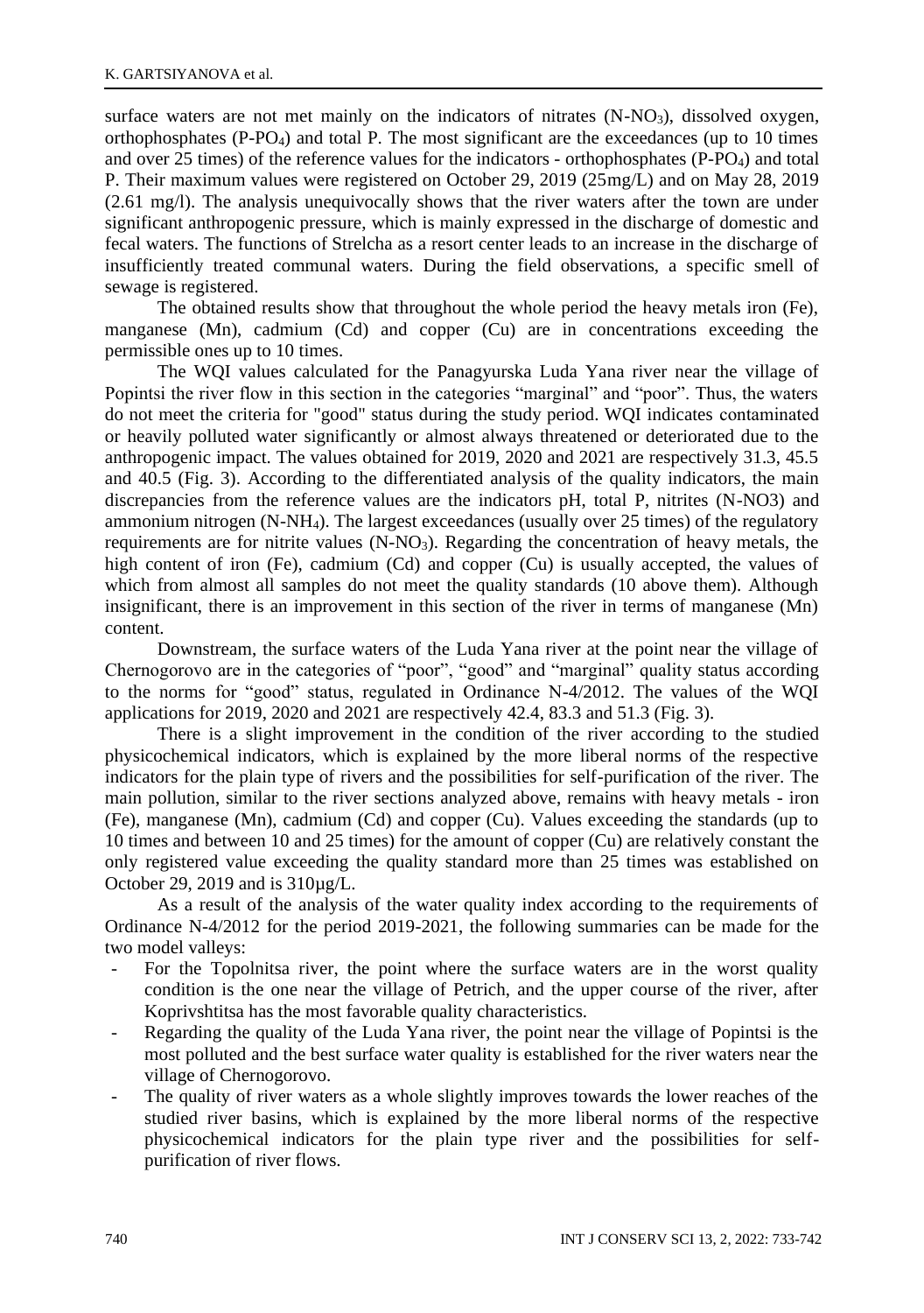### **Conclusions**

During the study period the waters of the Topolnitsa river and the Luda Yana river are subjected to active anthropogenic impact of various directions. In total, the rivers meet the criteria for good physicochemical condition only four times. This is evidenced by the established values of the applied complex water quality index. While the values of nitrates (N- $NO<sub>3</sub>$ ), nitrites (N-NO<sub>3</sub>), ammonium nitrogen (N-NH<sub>4</sub>), dissolved oxygen, orthophosphates (P-PO4) and total P vary in space and time, the values of heavy metals iron (Fe), manganese (Mn), cadmium (Cd) and especially copper (Cu) remain constant and significant, not meeting quality standards.

As some of the largest enterprises of the mining and processing industry in the country are located and operate in the study area, its sustainable development is related to the application of an integrated approach, taking into account the economic, social and environmental aspects of society. To conserve the water and reduce the pollution demands immediate intervention in the management, especially through an integrated approach for water policies, and related issues.

### **Acknowledgments**

Financial support from Bulgarian National Scientific Fund project КП-06-ОПР 03/3/ 14.12.2018 (Profiles of spatial differentiation of the quality of river waters is basins with various anthropogenic impact) of the Ministry of Education and Science, Bulgaria is gratefully acknowledged.

### **References**

- [1] G.W. McCarty, L.L. McConnell, A. Sadeghi, C.J. Hapeman, C. Graff, W.D. Hively, M.W. Lang et. al., *Water quality and conservation practice effects in the Choptank River watershed*, **Jurnal of soil and water conservation, 63**(6), 2008, pp. 461-474 doi:1O.2489/JSWC63.6.461.
- [2] A. Balasubramanian, *Water Conservation Practices*, DOI: 10.13140/RG.2.2.13771.03365.https://www.researchgate.net/publication/332320727\_Wat er Coservation Practices.
- [3] M. Kumari, J. Singh, *Water conservation: strategies and solutions*, **International Journal of Advanced Research and Review**, **1**(4), 2016; pp. 75-79. https://www.researchgate.net/publication/312525328
- [4] K. Gartsiyanova, M. Varbanov, A. Kitev, S. Genchev, *Water quality analysis of the rivers Topolnitsa and Luda Yana, Bulgaria using different indices,* **Journal of Physics: Conference Series, 1960**, IOP Publishing Ltd, 2021, ISSN: ISSN: Online ISSN: 1742- 6596 Print ISSN: 1742-6588, DOI:https://doi.org/10.1088/1742-6596/1960/1/012018.
- [5] K. Gartsiyanova, *Sustainable development of the mineral raw materials industry and protection of water quality in the basin of the Luda Yana River,* **Fourth National Scientific and Technical Conference "Mineral Resources and Sustainable Development",** Sofia, Bulgaria, 2020, ISSN: 2534-9295.
- [6] Kitev, A. *Ecological aspects of the extraction of mineral resources, the land cover and the land use in the catchment area of the river Topolnitsa,* **Fourth National Scientific and Technical Conference "Mineral Resources and Sustainable Development"**. Sofia, Bulgaria, 2020, ISSN: 2534-9295.
- [7] \* \* \*, Directive 2000/60/EC of the European Parlament and of the Council of the European Union of 23 October 2000 Establishing a Framework for Community Action in the Field of Water Policy; OJ L 327. Off. J. Eur. Union 2000, 43, pp. 1–73.